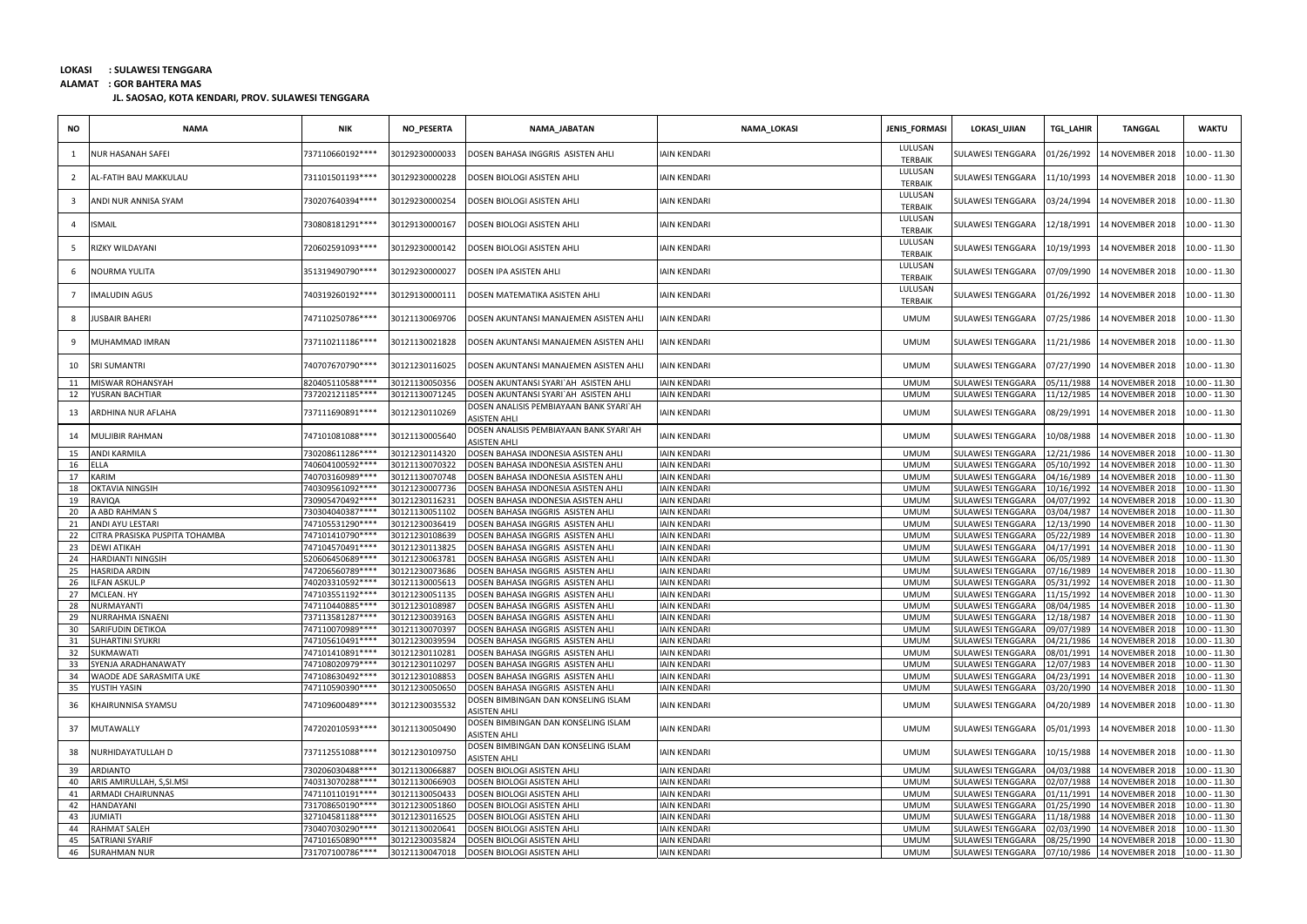**ALAMAT : GOR BAHTERA MAS**

| <b>NO</b> | <b>NAMA</b>                    | <b>NIK</b>       | NO_PESERTA     | NAMA_JABATAN                                   | NAMA_LOKASI         | <b>JENIS_FORMASI</b> | LOKASI_UJIAN             | <b>TGL_LAHIR</b> | <b>TANGGAL</b>              | <b>WAKTU</b>    |
|-----------|--------------------------------|------------------|----------------|------------------------------------------------|---------------------|----------------------|--------------------------|------------------|-----------------------------|-----------------|
| 47        | YARIF RIZALIA                  | "47110190289**** | 0121130047115  | DOSEN BIOLOGI ASISTEN AHLI                     | <b>AIN KENDARI</b>  | <b>UMUM</b>          | ULAWESI TENGGARA         | 2/19/1989        | 14 NOVEMBER 2018            | 10.00 - 11.30   |
| 48        | ABDOLLAH                       | 737110100289**** | 30121130062327 | DOSEN EVALUASI PENDIDIKAN                      | <b>IAIN KENDARI</b> | <b>UMUM</b>          | <b>SULAWESI TENGGARA</b> | 02/10/1989       | 14 NOVEMBER 2018            | 10.00 - 11.30   |
| 49        | ARIS SUSANTO S.PD              | 40704151291****  | 30121130066858 | DOSEN EVALUASI PENDIDIKAN                      | <b>IAIN KENDARI</b> | <b>UMUM</b>          | <b>JULAWESI TENGGARA</b> | 2/15/1991        | 14 NOVEMBER 2018            | $10.00 - 11.30$ |
| 50        | ARIS TRY ANDREAS PUTRA         | 40308021089****  | 30121130048149 | DOSEN EVALUASI PENDIDIKAN                      | <b>IAIN KENDARI</b> | <b>UMUM</b>          | <b>SULAWESI TENGGARA</b> | 10/02/1989       | 14 NOVEMBER 2018            | $10.00 - 11.30$ |
| 51        | <b>HARDIYANTI</b>              | 737106410892**** | 30121230080376 | DOSEN EVALUASI PENDIDIKAN                      | <b>IAIN KENDARI</b> | <b>UMUM</b>          | <b>SULAWESI TENGGARA</b> | 08/01/1992       | 14 NOVEMBER 2018            | $10.00 - 11.30$ |
| 52        | <b>IIKMAYANTI ARIFUDDIN</b>    | 737106660689**** | 30121230063954 | DOSEN EVALUASI PENDIDIKAN                      | <b>IAIN KENDARI</b> | <b>UMUM</b>          | <b>SULAWESI TENGGARA</b> | 06/26/1989       | 14 NOVEMBER 2018            | $10.00 - 11.30$ |
| 53        | <b>ASMAN</b>                   | 47101210285****  | 30121130020126 | DOSEN EVALUASI PENDIDIKAN                      | <b>AIN KENDARI</b>  | <b>UMUM</b>          | ULAWESI TENGGARA         | 12/21/1985       | 14 NOVEMBER 2018            | $10.00 - 11.30$ |
| 54        | WIDYA NINGSIH                  | 731601471289**** | 30121230038720 | DOSEN FILOLOGI                                 | <b>IAIN KENDARI</b> | <b>UMUM</b>          | <b>JULAWESI TENGGARA</b> | 2/07/1989        | 14 NOVEMBER 2018            | 10.00 - 11.30   |
| 55        | ABDUL KHAWIYU                  | "47104141192**** | 0121130067033  | DOSEN FIQIH JINAYAH                            | AIN KENDARI         | <b>UMUM</b>          | <b>SULAWESI TENGGARA</b> | 1/14/1992        | 14 NOVEMBER 2018            | 10.00 - 11.30   |
| 56        | ADENISATRAWAN                  | 40514150485****  | 30121130005693 | DOSEN FIQIH JINAYAH                            | <b>IAIN KENDARI</b> | <b>UMUM</b>          | <b>JULAWESI TENGGARA</b> | 04/15/1985       | 14 NOVEMBER 2018            | $10.00 - 11.30$ |
| 57        | ANISTANTIA PUTRI MAULANA       | 747110681093**** | 30121230050711 | DOSEN FIQIH JINAYAH                            | <b>IAIN KENDARI</b> | <b>UMUM</b>          | <b>SULAWESI TENGGARA</b> | 0/28/1993        | 14 NOVEMBER 2018            | $10.00 - 11.30$ |
| 58        | <b>IUHAMAD NENGAH MURTADHO</b> | 40204180785****  | 30121130070880 | DOSEN FIQIH JINAYAH                            | <b>AIN KENDARI</b>  | <b>UMUM</b>          | <b>SULAWESI TENGGARA</b> | 17/18/1985       | 14 NOVEMBER 2018            | $10.00 - 11.30$ |
| 59        | NURHAYATI                      | 40508590891****  | 30121230046902 | DOSEN FIQIH JINAYAH                            | IAIN KENDAR         | <b>UMUM</b>          | <b>SULAWESI TENGGARA</b> | 18/19/1991       | 14 NOVEMBER 2018            | 10.00 - 11.30   |
| 60        | RACHMADANI                     | 47107610295****  | 30121230039746 | DOSEN FIQIH JINAYAH                            | <b>IAIN KENDARI</b> | <b>UMUM</b>          | <b>JULAWESI TENGGARA</b> | 12/21/1994       | 14 NOVEMBER 2018            | $10.00 - 11.30$ |
| 61        | ASDIN                          | 747107151191**** | 30121130050276 | DOSEN HUKUM DAGANG                             | <b>IAIN KENDARI</b> | <b>UMUM</b>          | <b>SULAWESI TENGGARA</b> | 3/16/1991        | 14 NOVEMBER 2018            | $10.00 - 11.30$ |
| 62        | <b>ATIHANI BASO</b>            | 737113571094**** | 30121230007789 | DOSEN HUKUM DAGANG                             | <b>IAIN KENDAR</b>  | <b>UMUM</b>          | <b>SULAWESI TENGGARA</b> | 0/17/1994        | 14 NOVEMBER 2018            | $10.00 - 11.30$ |
| 63        | ADZIL ARSYI SABANA             | 747101230289**** | 30121130019990 | DOSEN ILMU EKONOMI ASISTEN AHLI                | <b>IAIN KENDARI</b> | <b>UMUM</b>          | <b>SULAWESI TENGGARA</b> | 12/23/1989       | 14 NOVEMBER 2018            | 10.00 - 11.30   |
| 64        | ANITA LESTARI                  | 747110670590**** | 30121230072887 | DOSEN ILMU EKONOMI ASISTEN AHLI                | <b>IAIN KENDARI</b> | <b>UMUM</b>          | <b>SULAWESI TENGGARA</b> | 15/27/1990       | 14 NOVEMBER 2018            | $10.00 - 11.30$ |
| 65        | <b>NUR AFHIA ASWAWI</b>        | 747103560286**** | 30121230034461 | DOSEN ILMU EKONOMI ASISTEN AHLI                | <b>IAIN KENDARI</b> | <b>UMUM</b>          | <b>SULAWESI TENGGARA</b> | 12/16/1986       | 14 NOVEMBER 2018            | 10.00 - 11.30   |
| 66        | <b>VUR LAILA</b>               | '40408580489**** | 30121230034317 | DOSEN ILMU EKONOMI ASISTEN AHLI                | <b>AIN KENDARI</b>  | <b>UMUM</b>          | <b>JULAWESI TENGGARA</b> | 4/18/1989        | 14 NOVEMBER 2018            | 10.00 - 11.30   |
| 67        | <b>DEWI ANGGRAENI</b>          | "37110700991**** | 30121230052557 | DOSEN ILMU EKONOMI DAN PERBANGKAN              | <b>IAIN KENDARI</b> | <b>UMUM</b>          | <b>SULAWESI TENGGARA</b> | 09/30/1991       | 14 NOVEMBER 2018            | $10.00 - 11.30$ |
| 68        | MAHFUDZ                        | 40213251289****  | 30121130029785 | DOSEN ILMU EKONOMI DAN PERBANGKAN              | <b>IAIN KENDARI</b> | <b>UMUM</b>          | <b>SULAWESI TENGGARA</b> | 14/01/1989       | 14 NOVEMBER 2018            | 10.00 - 11.30   |
| 69        | <b>INSA ADHI PRATAMA</b>       | 40512010792****  | 30121130041364 | DOSEN ILMU KALAM                               | <b>AIN KENDARI</b>  | <b>UMUM</b>          | <b>SULAWESI TENGGARA</b> | 12/05/1992       | 14 NOVEMBER 2018            | 10.00 - 11.30   |
| 70        | AMMASE S                       | 40805510293****  | 30121230034178 | DOSEN IPA ASISTEN AHLI                         | <b>IAIN KENDARI</b> | <b>UMUM</b>          | <b>JULAWESI TENGGARA</b> | 12/11/1993       | 14 NOVEMBER 2018            | 10.00 - 11.30   |
| 71        | ARNA JUWAIRIYAH                | 747103561189**** | 30121230050845 | DOSEN IPA ASISTEN AHLI                         | <b>IAIN KENDARI</b> | <b>UMUM</b>          | <b>SULAWESI TENGGARA</b> | 1/16/1989        | 14 NOVEMBER 2018            | 10.00 - 11.30   |
| 72        | DEDEN IBNU AKIL                | 827603260987**** | 30121130066932 | DOSEN IPA ASISTEN AHLI                         | <b>IAIN KENDARI</b> | <b>UMUM</b>          | <b>JULAWESI TENGGARA</b> | 9/26/1987        | 14 NOVEMBER 2018            | 10.00 - 11.30   |
| 73        | <b>HALMUNIATI</b>              | 40324020888****  | 30121230108173 | DOSEN IPA ASISTEN AHLI                         | <b>IAIN KENDARI</b> | <b>UMUM</b>          | <b>SULAWESI TENGGARA</b> | 08/02/1988       | 14 NOVEMBER 2018            | 10.00 - 11.30   |
| 74        | A ODE HERMAN, S.PD             | 740325120891**** | 30121130041403 | DOSEN IPA ASISTEN AHLI                         | <b>IAIN KENDARI</b> | <b>UMUM</b>          | <b>SULAWESI TENGGARA</b> | 08/12/1991       | 14 NOVEMBER 2018            | 10.00 - 11.30   |
| 75        | A ODE MUHAMMAD CINONG SIMBITI  | 40316040192****  | 30121130041959 | DOSEN IPA ASISTEN AHLI                         | <b>IAIN KENDARI</b> | <b>UMUM</b>          | <b>JULAWESI TENGGARA</b> | 1/04/1992        | 14 NOVEMBER 2018            | 10.00 - 11.30   |
| 76        | ROSMIATI                       | 40119501192****  | 30121230035938 | DOSEN IPA ASISTEN AHLI                         | <b>IAIN KENDARI</b> | <b>UMUM</b>          | <b>JULAWESI TENGGARA</b> | 1/10/1992        | 14 NOVEMBER 2018            | 10.00 - 11.30   |
| 77        | <b><i>NAODE ALKAMALIA</i></b>  | 737111671285**** | 0121230038442  | DOSEN IPA ASISTEN AHLI                         | <b>AIN KENDARI</b>  | <b>UMUM</b>          | <b>SULAWESI TENGGARA</b> | 2/27/1985        | 14 NOVEMBER 2018            | $10.00 - 11.30$ |
| 78        | FENI MARIANA                   | 747110460691**** | 30121230038770 | DOSEN JURNALISTIK ASISTEN AHLI                 | <b>IAIN KENDARI</b> | <b>UMUM</b>          | <b>SULAWESI TENGGARA</b> | 06/06/1991       | 14 NOVEMBER 2018            | $10.00 - 11.30$ |
| 79        | FERA TRI SUSILAWATY            | 747103570288**** | 30121230110171 | DOSEN JURNALISTIK ASISTEN AHLI                 | <b>IAIN KENDARI</b> | <b>UMUM</b>          | <b>SULAWESI TENGGARA</b> | 12/17/1988       | 14 NOVEMBER 2018            | 10.00 - 11.30   |
| 80        | <b>SUBRIA MAMIS</b>            | 740205520290**** | 30121230073603 | DOSEN JURNALISTIK ASISTEN AHLI                 | <b>AIN KENDARI</b>  | <b>UMUM</b>          | SULAWESI TENGGARA        | 09/19/1989       | 14 NOVEMBER 2018            | $10.00 - 11.30$ |
| 81        | <b>JLFAH ATTAMIM</b>           | 747105601186**** | 30121230123316 | DOSEN JURNALISTIK ASISTEN AHLI                 | <b>IAIN KENDARI</b> | <b>UMUM</b>          | <b>SULAWESI TENGGARA</b> | 1/20/1986        | 14 NOVEMBER 2018            | 10.00 - 11.30   |
| 82        | <b>DEKI PARDANA</b>            | 40421261091****  | 30121130071927 | DOSEN MANAJEMEN BISNIS SYARIAH                 | <b>IAIN KENDARI</b> | <b>UMUM</b>          | <b>JULAWESI TENGGARA</b> | 0/26/1991        | 14 NOVEMBER 2018            | 10.00 - 11.30   |
| 83        | <b>ASMIAH</b>                  | 40109641091****  | 30121230033571 | DOSEN MANAJEMEN BISNIS SYARIAH                 | <b>IAIN KENDARI</b> | <b>UMUM</b>          | <b>JULAWESI TENGGARA</b> | 0/24/1991        | 14 NOVEMBER 2018            | 10.00 - 11.30   |
| 84        | (IKI NOVITA SARI               | 40507481190****  | 30121230080824 | DOSEN MANAJEMEN BISNIS SYARIAH                 | <b>IAIN KENDARI</b> | <b>UMUM</b>          | <b>SULAWESI TENGGARA</b> | 1/08/1990        | 14 NOVEMBER 2018            | $10.00 - 11.30$ |
| 85        | UHARDIMAN IZINI                | "40409110689**** | 30121130022065 | DOSEN MANAJEMEN BISNIS SYARIAH                 | <b>AIN KENDARI</b>  | <b>UMUM</b>          | <b>SULAWESI TENGGARA</b> | 06/11/1989       | 14 NOVEMBER 2018            | $10.00 - 11.30$ |
| 86        | SITTI NUR ANNISA AMALIA        | 747105571191**** | 30121230112701 | DOSEN MANAJEMEN INVESTASI DAN RESIKO           | <b>AIN KENDARI</b>  | <b>UMUM</b>          | <b>JULAWESI TENGGARA</b> | 12/17/1991       | 14 NOVEMBER 2018            | $10.00 - 11.30$ |
| 87        | ALWAHIDIN                      | 741002230589**** | 30121130070095 | DOSEN MANAJEMEN KEUANGAN ISLAM ASISTEN         | <b>IAIN KENDARI</b> | <b>UMUM</b>          | <b>SULAWESI TENGGARA</b> | 15/23/1989       | 14 NOVEMBER 2018            | $10.00 - 11.30$ |
| 88        | EKA CAHYADI                    | 747108131084**** | 30121130067171 | DOSEN MANAJEMEN KEUANGAN ISLAM ASISTEN<br>AHLI | <b>AIN KENDARI</b>  | <b>UMUM</b>          | SULAWESI TENGGARA        | 10/13/1984       | 14 NOVEMBER 2018            | 10.00 - 11.30   |
| 89        | SRI SULISTYOWATI               | 740512540585**** | 30121230114089 | DOSEN MANAJEMEN KEUANGAN ISLAM ASISTEN<br>AHLI | IAIN KENDARI        | <b>UMUM</b>          | <b>SULAWESI TENGGARA</b> | 05/14/1985       | 14 NOVEMBER 2018            | 10.00 - 11.30   |
| 90        | AMANDA LAHADI                  | 747105420689**** | 30121230085324 | DOSEN MATEMATIKA ASISTEN AHLI                  | <b>IAIN KENDARI</b> | <b>UMUM</b>          | <b>SULAWESI TENGGARA</b> | 06/02/1989       | 14 NOVEMBER 2018            | $10.00 - 11.30$ |
| 91        | ANDI MUH. ISLAH                | 747102220287**** | 0121130041648  | DOSEN MATEMATIKA ASISTEN AHL                   | <b>AIN KENDARI</b>  | <b>UMUM</b>          | <b>JULAWESI TENGGARA</b> | 2/22/1987        | 14 NOVEMBER 2018            | 10.00 - 11.30   |
| 92        | <b>DEDYERIANTO</b>             | 747108260187**** | 30121130041595 | DOSEN MATEMATIKA ASISTEN AHLI                  | <b>IAIN KENDARI</b> | <b>UMUM</b>          | <b>SULAWESI TENGGARA</b> | 1/26/1987        | 14 NOVEMBER 2018            | 10.00 - 11.30   |
| 93        | <b>IRMAN RIANSYAH</b>          | 747103120392**** | 30121130048467 | DOSEN MATEMATIKA ASISTEN AHL                   | <b>IAIN KENDAR</b>  | <b>UMUM</b>          | <b>SULAWESI TENGGARA</b> | 13/12/1992       | 14 NOVEMBER 2018            | 10.00 - 11.30   |
| 94        | <b>GUSTI ARVIANA RAHMAN</b>    | 730207651289**** | 30121230108958 | DOSEN MATEMATIKA ASISTEN AHLI                  | <b>IAIN KENDARI</b> | <b>UMUM</b>          | <b>SULAWESI TENGGARA</b> | 12/25/1989       | 14 NOVEMBER 2018            | $10.00 - 11.30$ |
| 95        | <b>ALIDIN</b>                  | 40425100688****  | 30121130067209 | DOSEN MATEMATIKA ASISTEN AHLI                  | <b>IAIN KENDARI</b> | <b>UMUM</b>          | <b>JULAWESI TENGGARA</b> | 06/10/1988       | 14 NOVEMBER 2018            | 10.00 - 11.30   |
| 96        | <b>IERMANTO</b>                | "47107240293**** | 0121130005724  | DOSEN MATEMATIKA ASISTEN AHLI                  | <b>AIN KENDARI</b>  | <b>UMUM</b>          | <b>SULAWESI TENGGARA</b> | 12/24/1993       | 14 NOVEMBER 2018            | 10.00 - 11.30   |
| 97        | SWAR ALSI                      | 747110210487**** | 30121130046937 | DOSEN MATEMATIKA ASISTEN AHLI                  | <b>IAIN KENDARI</b> | <b>UMUM</b>          | <b>SULAWESI TENGGARA</b> | 14/21/1987       | 14 NOVEMBER 2018            | 10.00 - 11.30   |
| 98        | <b>MUHAMMAD SYARWA SANGILA</b> | 747109240790**** | 30121130046930 | DOSEN MATEMATIKA ASISTEN AHL                   | <b>IAIN KENDARI</b> | <b>UMUM</b>          | <b>SULAWESI TENGGARA</b> | 07/24/1990       | 14 NOVEMBER 2018            | $10.00 - 11.30$ |
| 99        | MUHDANIAR DARWIS               | 747105411285**** | 30121230129353 | DOSEN MATEMATIKA ASISTEN AHLI                  | <b>IAIN KENDARI</b> | <b>UMUM</b>          | <b>SULAWESI TENGGARA</b> | 12/01/1985       | 14 NOVEMBER 2018            | $10.00 - 11.30$ |
| 100       | <b>VIAR RAHMAYATI</b>          | 747109530290**** | 30121230009818 | DOSEN MATEMATIKA ASISTEN AHL                   | IAIN KENDARI        | <b>UMUM</b>          | <b>JULAWESI TENGGARA</b> | 02/13/1990       | 14 NOVEMBER 2018            | $10.00 - 11.30$ |
| 101       | <b>IRMALASARI</b>              | 747108590491**** | 30121230013484 | DOSEN MATEMATIKA ASISTEN AHL                   | <b>IAIN KENDARI</b> | <b>UMUM</b>          | <b>SULAWESI TENGGARA</b> | 04/09/1991       | 14 NOVEMBER 2018            | 10.00 - 11.30   |
| 102       | <b>NUR IFFAH ZANYNU</b>        | 47206540387****  | 30121230013466 | DOSEN MATEMATIKA ASISTEN AHLI                  | <b>IAIN KENDARI</b> | <b>UMUM</b>          | ULAWESI TENGGARA         | 3/14/1987        | 14 NOVEMBER 2018            | 10.00 - 11.30   |
| 103       | RESKI WATI S                   | 737110690192**** | 30121230007884 | DOSEN MATEMATIKA ASISTEN AHLI                  | <b>IAIN KENDARI</b> | <b>UMUM</b>          | <b>JULAWESI TENGGARA</b> | 01/29/1992       | 14 NOVEMBER 2018            | $10.00 - 11.30$ |
| 104       | SRI ANANDARI SAFARIA           | 740313610988**** | 30121230085729 | DOSEN MATEMATIKA ASISTEN AHLI                  | <b>IAIN KENDAR</b>  | <b>UMUM</b>          | <b>SULAWESI TENGGARA</b> |                  | 09/21/1988 14 NOVEMBER 2018 | $10.00 - 11.30$ |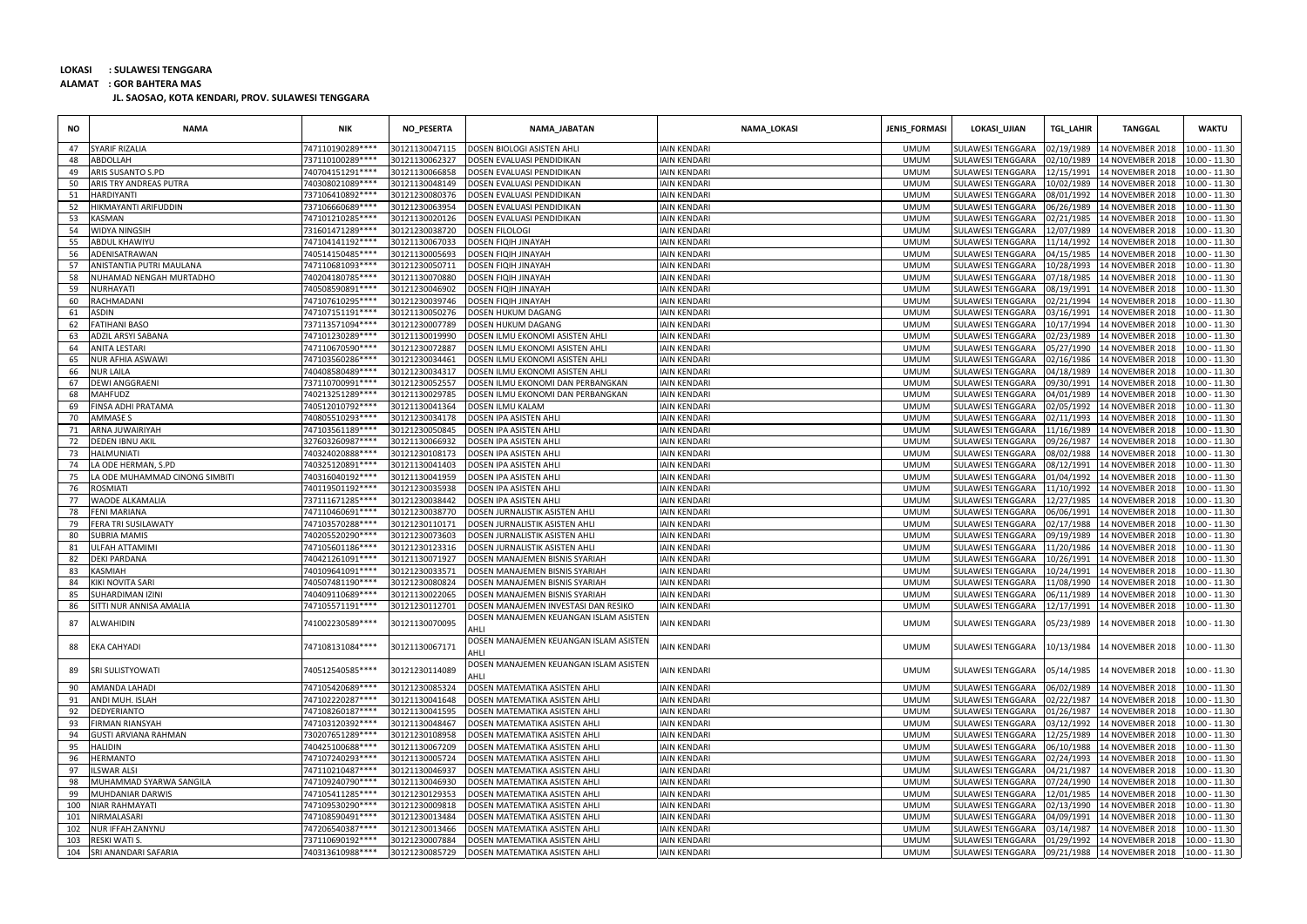**ALAMAT : GOR BAHTERA MAS**

| <b>NO</b> | <b>NAMA</b>                           | NIK               | NO_PESERTA     | NAMA_JABATAN                                               | NAMA_LOKASI         | JENIS_FORMASI | LOKASI_UJIAN             | TGL_LAHIR  | <b>TANGGAL</b>                            | <b>WAKTU</b>    |
|-----------|---------------------------------------|-------------------|----------------|------------------------------------------------------------|---------------------|---------------|--------------------------|------------|-------------------------------------------|-----------------|
| 105       | <b>TANDRI PATIH</b>                   | 747107111290 **** | 80121130004510 | DOSEN MATEMATIKA ASISTEN AHLI                              | <b>AIN KENDARI</b>  | <b>UMUM</b>   | ULAWESI TENGGARA         | 2/11/1990  | 14 NOVEMBER 2018                          | 10.00 - 11.30   |
| 106       | AMRIL                                 | 740605250691 **** | 30121130067573 | DOSEN METODE STUDI ISLAM                                   | AIN KENDARI         | <b>UMUM</b>   | <b>SULAWESI TENGGARA</b> | 06/25/1991 | 14 NOVEMBER 2018                          | $10.00 - 11.30$ |
| 107       | IRA TRISNAWATI                        | 740237670791 **** | 30121230009087 | DOSEN METODE STUDI ISLAM                                   | <b>IAIN KENDARI</b> | <b>UMUM</b>   | SULAWESI TENGGARA        | 07/27/1991 | 14 NOVEMBER 2018                          | 10.00 - 11.30   |
| 108       | TSNAIN ALFAJRI HUSAIN                 | 747105250787****  | 30121130047044 | DOSEN PAUD                                                 | AIN KENDARI         | <b>UMUM</b>   | SULAWESI TENGGARA        | 17/25/1987 | 14 NOVEMBER 2018                          | 10.00 - 11.30   |
| 109       | A HEWI                                | 740701310790 **** | 30121130048179 | <b>DOSEN PAUD</b>                                          | <b>AIN KENDARI</b>  | <b>UMUM</b>   | SULAWESI TENGGARA        | 07/31/1990 | 14 NOVEMBER 2018                          | $10.00 - 11.30$ |
| 110       | LA ODE ANHUSADAR                      | 747103100288****  | 30121130005681 | <b>DOSEN PAUD</b>                                          | <b>AIN KENDARI</b>  | <b>UMUM</b>   | SULAWESI TENGGARA        | 02/10/1988 | 14 NOVEMBER 2018                          | $10.00 - 11.30$ |
| 111       | <b>NUR HAYATI</b>                     | 747101630388****  | 30121230051204 | DOSEN PAUD                                                 | AIN KENDARI         | <b>UMUM</b>   | SULAWESI TENGGARA        | 04/05/1989 | 14 NOVEMBER 2018                          | $10.00 - 11.30$ |
| 112       | RACHMAN SALEH                         | 747110250689 **** | 30121130019391 | <b>DOSEN PAUD</b>                                          | AIN KENDARI         | <b>UMUM</b>   | SULAWESI TENGGARA        | 06/25/1989 | 14 NOVEMBER 2018                          | $10.00 - 11.30$ |
| 113       | SITI MISRA SUSANTI                    | 740307530988****  | 30121230072552 | <b>DOSEN PAUD</b>                                          | <b>AIN KENDARI</b>  | <b>UMUM</b>   | SULAWESI TENGGARA        | 09/13/1988 | 14 NOVEMBER 2018                          | $10.00 - 11.30$ |
| 114       | SRI RAHAYU SATARI                     | 747102650987****  | 30121230071369 | <b>DOSEN PAUD</b>                                          | <b>AIN KENDARI</b>  | <b>UMUM</b>   | SULAWESI TENGGARA        | 09/25/1987 | 14 NOVEMBER 2018                          | $10.00 - 11.30$ |
| 115       | SRI YULIANI. M                        | 747104520791 **** | 30121230039225 | <b>DOSEN PAUD</b>                                          | <b>AIN KENDARI</b>  | <b>UMUM</b>   | SULAWESI TENGGARA        | 17/12/1991 | 14 NOVEMBER 2018                          | 10.00 - 11.30   |
| 116       | AHMAD                                 | 740608090785 **** | 30121130041812 | DOSEN PEMBELAJARAN DI SD/MI                                | <b>AIN KENDARI</b>  | <b>UMUM</b>   | SULAWESI TENGGARA        | 17/09/1985 | 14 NOVEMBER 2018                          | 12.30 - 14.00   |
| 117       | <b>CHAIRAN ZIBAIR L PARISU</b>        | 730802230889****  | 30121130027325 | DOSEN PEMBELAJARAN DI SD/MI                                | AIN KENDARI         | <b>UMUM</b>   | <b>SULAWESI TENGGARA</b> | 08/23/1989 | 14 NOVEMBER 2018                          | 12.30 - 14.00   |
| 118       | <b>IERMAN</b>                         | 732406050584 **** | 30121130071858 | DOSEN PEMBELAJARAN DI SD/MI                                | <b>AIN KENDARI</b>  | <b>UMUM</b>   | SULAWESI TENGGARA        | 15/05/1984 | 14 NOVEMBER 2018                          | $12.30 - 14.00$ |
| 119       | <b>IIKMAWATI</b>                      | 747110710392****  | 30121230039439 | DOSEN PEMBELAJARAN DI SD/MI                                | AIN KENDARI         | <b>UMUM</b>   | SULAWESI TENGGARA        | 13/31/1992 | 14 NOVEMBER 2018                          | 12.30 - 14.00   |
| 120       | MUHAMMAD ILHAM                        | 747110250889****  | 30121130020277 | DOSEN PEMBELAJARAN DI SD/MI                                | AIN KENDARI         | <b>UMUM</b>   | <b>SULAWESI TENGGARA</b> | 06/25/1989 | 14 NOVEMBER 2018                          | 12.30 - 14.00   |
| 121       | SARINA                                | 740307671190 **** | 30121230009706 | DOSEN PEMBELAJARAN DI SD/MI                                | <b>AIN KENDARI</b>  | <b>UMUM</b>   | SULAWESI TENGGARA        | 11/27/1990 | 14 NOVEMBER 2018                          | 12.30 - 14.00   |
| 122       | <b>ISMAN MUNANTO</b>                  | 740217010587****  | 30121130047154 | DOSEN PEMIKIRAN DALAM ISLAM ASISTEN AHLI                   | <b>AIN KENDARI</b>  | <b>UMUM</b>   | SULAWESI TENGGARA        | 05/01/1987 | 14 NOVEMBER 2018                          | 12.30 - 14.00   |
| 123       | FADHILLAH SAMHABIB                    | 747110010991 **** | 30121230007667 | DOSEN PENGEMBANGAN KURIKULUM BAHASA<br><b>ARAF</b>         | <b>IAIN KENDARI</b> | <b>UMUM</b>   | SULAWESI TENGGARA        | 09/01/1991 | 14 NOVEMBER 2018                          | 12.30 - 14.00   |
| 124       | I. SAIRUL                             | 317404170887****  | 30121130067008 | DOSEN PENGEMBANGAN KURIKULUM BAHASA<br>ARAB                | <b>AIN KENDARI</b>  | <b>UMUM</b>   | SULAWESI TENGGARA        | 08/17/1987 | 14 NOVEMBER 2018                          | 12.30 - 14.00   |
| 125       | KHUSNUL KHATIMA                       | 740608500591 **** | 30121230038275 | DOSEN PENGEMBANGAN KURIKULUM BAHASA<br>ARAB                | <b>AIN KENDARI</b>  | <b>UMUM</b>   | SULAWESI TENGGARA        | 05/10/1991 | 14 NOVEMBER 2018                          | 12.30 - 14.00   |
| 126       | <b>/OSHINTA ANGGI PRASTIWI</b>        | 740503630693 **** | 30121230101594 | DOSEN PENGEMBANGAN KURIKULUM BAHASA<br>ARAB                | <b>AIN KENDARI</b>  | <b>UMUM</b>   | <b>SULAWESI TENGGARA</b> | 06/23/1993 | 14 NOVEMBER 2018                          | 12.30 - 14.00   |
| 127       | ASMURTI                               | 741001220890 **** | 30121130029926 | DOSEN PENGEMBANGAN MASYARAKAT ISLAM<br><b>ASISTEN AHLI</b> | <b>AIN KENDARI</b>  | <b>UMUM</b>   | SULAWESI TENGGARA        | 08/22/1990 | 14 NOVEMBER 2018                          | 12.30 - 14.00   |
| 128       | <b>AYYUB</b>                          | 747104090984 **** | 30121130067119 | DOSEN PENGEMBANGAN MASYARAKAT ISLAM<br><b>ASISTEN AHLI</b> | <b>AIN KENDARI</b>  | <b>UMUM</b>   | SULAWESI TENGGARA        | 09/09/1984 | 14 NOVEMBER 2018                          | 12.30 - 14.00   |
| 129       | YUSYRIFAH HALID                       | 740104700589 **** | 30121230108403 | DOSEN PENGEMBANGAN MASYARAKAT ISLAM<br>ASISTEN AHLI        | <b>AIN KENDARI</b>  | <b>UMUM</b>   | SULAWESI TENGGARA        | 05/31/1989 | 14 NOVEMBER 2018                          | 12.30 - 14.00   |
| 130       | ANDI NOVITA MUDRIANI DJAOE            | 747101681188****  | 30121230113952 | DOSEN PERBANDINGAN HUKUM DAN<br>PERUNDANG-UNDANGAN         | AIN KENDARI         | <b>UMUM</b>   | SULAWESI TENGGARA        | 11/28/1988 | 14 NOVEMBER 2018                          | 12.30 - 14.00   |
| 131       | <b>EDY NURCAHYO</b>                   | 740424021185****  | 30121130067149 | DOSEN PERBANDINGAN HUKUM DAN<br>PERUNDANG-UNDANGAN         | <b>AIN KENDARI</b>  | <b>UMUM</b>   | SULAWESI TENGGARA        | 11/02/1985 | 14 NOVEMBER 2018                          | 12.30 - 14.00   |
| 132       | <b>IRDAUS SYUKRI</b>                  | 737114300384 **** | 30121130037104 | DOSEN PERBANDINGAN HUKUM DAN<br>PERUNDANG-UNDANGAN         | <b>AIN KENDARI</b>  | <b>UMUM</b>   | SULAWESI TENGGARA        | 03/30/1984 | 14 NOVEMBER 2018                          | 12.30 - 14.00   |
| 133       | LAODE MUHAMMAD IMAN ABDI ANANTOMO UKE | 747108070186****  | 30121130019326 | DOSEN PERBANDINGAN HUKUM DAN<br>PERUNDANG-UNDANGAN         | <b>AIN KENDARI</b>  | <b>UMUM</b>   | SULAWESI TENGGARA        | 01/07/1986 | 14 NOVEMBER 2018                          | 12.30 - 14.00   |
| 134       | <b>MARNI DEWI</b>                     | 740705450584 **** | 30121230108244 | DOSEN PERBANDINGAN HUKUM DAN<br>ERUNDANG-UNDANGAN          | IAIN KENDARI        | <b>UMUM</b>   | SULAWESI TENGGARA        | 05/05/1984 | 14 NOVEMBER 2018                          | 12.30 - 14.00   |
| 135       | <b>HASNIRAN</b>                       | 740211631292****  | 30121230109246 | DOSEN PERBANDINGAN MADZHAB                                 | AIN KENDARI         | <b>UMUM</b>   | SULAWESI TENGGARA        | 12/23/1992 | 14 NOVEMBER 2018                          | 12.30 - 14.00   |
| 136       | MUH. ALPIAN                           | 747109160593****  | 30121130021923 | DOSEN PERBANDINGAN MADZHAB                                 | <b>AIN KENDARI</b>  | <b>UMUM</b>   | SULAWESI TENGGARA        | 15/16/1993 | 14 NOVEMBER 2018                          | 12.30 - 14.00   |
| 137       | MUHAMMAD IQBAL                        | 747102251285****  | 30121130050233 | DOSEN PERBANDINGAN MADZHAB                                 | AIN KENDARI         | <b>UMUM</b>   | SULAWESI TENGGARA        | 12/25/1985 | 14 NOVEMBER 2018                          | 12.30 - 14.00   |
| 138       | <b>ITI RAHMA</b>                      | 740608420792 **** | 30121230113746 | DOSEN PERBANKAN                                            | <b>AIN KENDARI</b>  | <b>UMUM</b>   | SULAWESI TENGGARA        | 07/02/1992 | 14 NOVEMBER 2018                          | 12.30 - 14.00   |
| 139       | <b>HMAD RIDHA</b>                     | 730820190986 **** | 30121130067074 | DOSEN SEJARAH PERADABAN ISLAM ASISTEN AHL                  | <b>IAIN KENDARI</b> | <b>UMUM</b>   | <b>JULAWESI TENGGARA</b> | 09/19/1986 | 14 NOVEMBER 2018                          | 12.30 - 14.00   |
| 140       | <b>DIDIN SAPUTRA</b>                  | 740621040790 **** | 30121130067104 | DOSEN SEJARAH PERADABAN ISLAM ASISTEN AHL                  | I IAIN KENDARI      | <b>UMUM</b>   | SULAWESI TENGGARA        | 07/04/1990 | 14 NOVEMBER 2018                          | 12.30 - 14.00   |
| 141       | ZULFIANAH                             | 731510481090 **** | 30121230129342 | DOSEN SEJARAH PERADABAN ISLAM ASISTEN AHLI IAIN KENDARI    |                     | <b>UMUM</b>   | SULAWESI TENGGARA        | 10/08/1990 | 14 NOVEMBER 2018                          | 12.30 - 14.00   |
| 142       | DEWI SANTRI, S.SI., M.SI              | 740317641090 **** | 30121230036035 | DOSEN STATISTIK EKONOMI                                    | AIN KENDARI         | <b>UMUM</b>   | SULAWESI TENGGARA        | 10/24/1990 | <b>14 NOVEMBER 2018</b>                   | 12.30 - 14.00   |
| 143       | <b>ITRIAH</b>                         | 747108700589 **** | 30121230034814 | DOSEN TAFSIR ASISTEN AHLI                                  | AIN KENDARI         | <b>UMUM</b>   | SULAWESI TENGGARA        | 15/30/1989 | 14 NOVEMBER 2018                          | 12.30 - 14.00   |
| 144       | RWAN EVARIAL                          | 740621110189****  | 30121130067551 | DOSEN TAFSIR ASISTEN AHLI                                  | <b>AIN KENDARI</b>  | <b>UMUM</b>   | SULAWESI TENGGARA        | 01/11/1989 | 14 NOVEMBER 2018                          | 12.30 - 14.00   |
| 145       | MUHAMMAD SYAHRUL MUBARAK              | 747108060393 **** | 30121130067529 | DOSEN TAFSIR ASISTEN AHLI                                  | <b>AIN KENDARI</b>  | <b>UMUM</b>   | SULAWESI TENGGARA        | 03/06/1993 | 14 NOVEMBER 2018                          | 12.30 - 14.00   |
| 146       | <b>HMAD</b>                           | 730204230984 **** | 30121130071006 | PUSTAKAWAN AHLI PERTAMA                                    | <b>AIN KENDARI</b>  | <b>UMUM</b>   | SULAWESI TENGGARA        | 09/23/1984 | 14 NOVEMBER 2018                          | 12.30 - 14.00   |
| 147       | NDI NILA NURFADILAH                   | 730210661196****  | 80121230035311 | PUSTAKAWAN AHLI PERTAMA                                    | AIN KENDARI         | <b>UMUM</b>   | ULAWESI TENGGARA         | 1/26/1996  | 14 NOVEMBER 2018                          | 12.30 - 14.00   |
| 148       | ANDRI GUNAWAN                         | 737105221189****  | 30121130071733 | PUSTAKAWAN AHLI PERTAMA                                    | AIN KENDARI         | <b>UMUM</b>   | ULAWESI TENGGARA         | 11/22/1989 | 14 NOVEMBER 2018                          | 12.30 - 14.00   |
| 149       | DIAN INDRAMAYANA                      | 731601571292****  | 30121230081683 | PUSTAKAWAN AHLI PERTAMA                                    | <b>IAIN KENDARI</b> | <b>UMUM</b>   | SULAWESI TENGGARA        |            | 12/17/1992 14 NOVEMBER 2018 12.30 - 14.00 |                 |